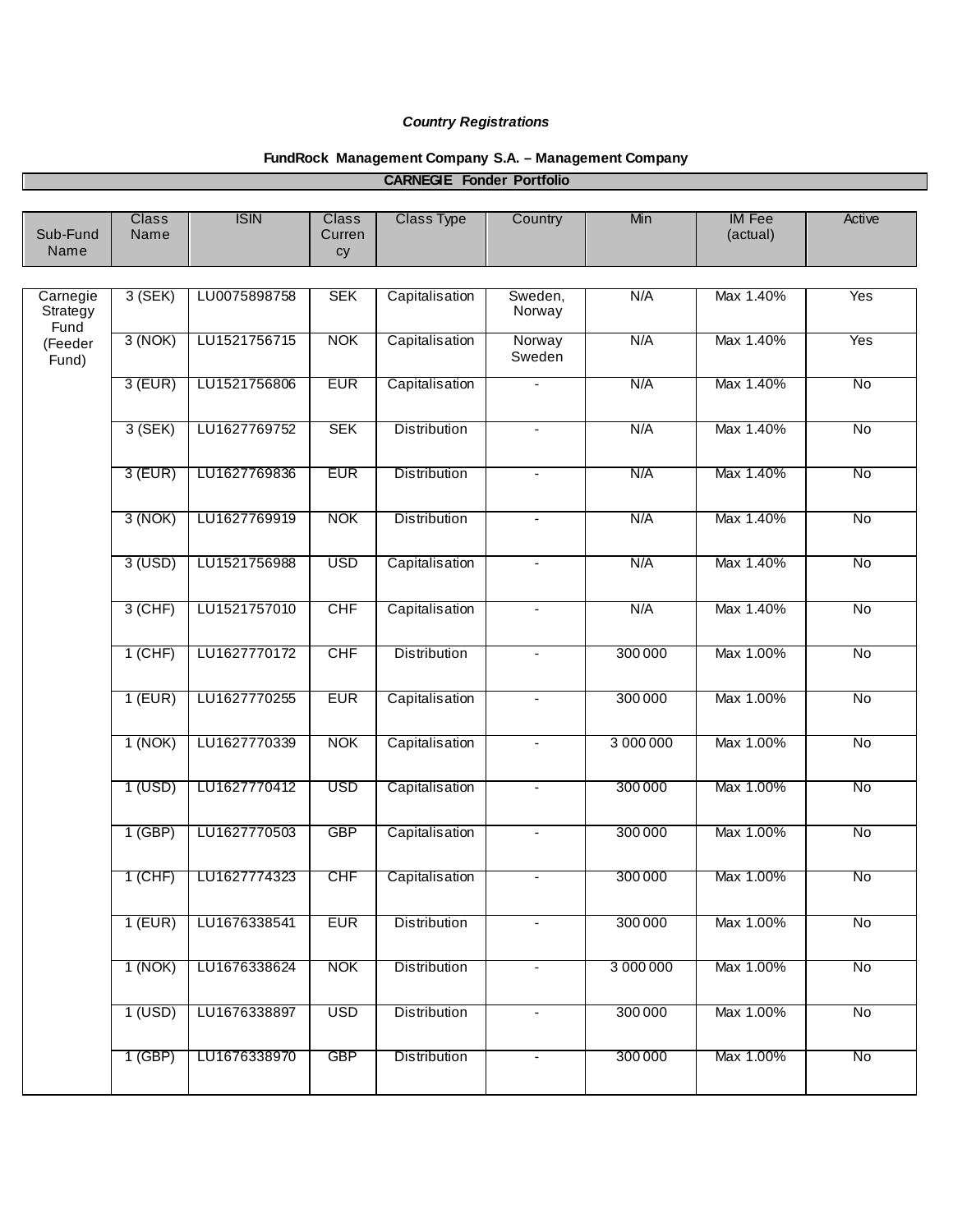| Carnegie<br>Corporate<br>Bond | $3$ (SEK) | LU0075898915             | <b>SEK</b> | Capitalisation      | Sweden,<br>Switzerland,<br>Finland,<br>Norway             | N/A         | Max 1.05%      | Yes            |
|-------------------------------|-----------|--------------------------|------------|---------------------|-----------------------------------------------------------|-------------|----------------|----------------|
|                               | 3(NOK)    | LU0826622192             | <b>NOK</b> | Capitalisation      | Sweden,<br>Switzerland,<br>Finland,<br>Norway,<br>Germany | N/A         | Max 1.05%      | Yes            |
|                               | $3$ (EUR) | LU0826622275             | <b>SEK</b> | Capitalisation      | Sweden,<br>Switzerland,<br>Finland,                       | N/A         | Max 1.05%      | Yes            |
|                               | 1 (SEK)   | LU0491110887             | <b>SEK</b> | Distributing        | Sweden,<br>Switzerland,<br>Finland,                       | 3 000 000   | Max 0.70%      | Yes            |
|                               | 1 (DKK)   | LU1092651444<br>sleeping | DKK        | Capitalisation      | Sweden,<br>Switzerland                                    | 3 000 000   | Max 0,70%      | No             |
|                               | $1$ (DKK) | LU1092651790             | <b>DKK</b> | Capitalisation      | Switzerland                                               | 3 000 000   | Max 0,70%      | <b>No</b>      |
|                               | $1$ (EUR) | LU1092652418             | <b>EUR</b> | <b>Distributing</b> | Switzerland                                               | 300000      | Max 0.70%      | No             |
|                               | $1$ (EUR) | LU1092653499             | <b>EUR</b> | Capitalisation      | Sweden,<br>Switzerland,<br>Germany                        | 300 000     | Max 0.70%      | Yes            |
|                               | 1(NOK)    | LU1203838252             | <b>NOK</b> | Capitalisation      | Switzerland,<br>Norway                                    | 3 000 000   | Max 0,70%      | Yes            |
|                               | 1 (NOK)   | LU1203838419             | <b>NOK</b> | Distributing        | Switzerland,<br>Norway                                    | 3 000 000   | Max 0,70%      | No             |
|                               | $1$ (SEK) | LU1697511704             | <b>SEK</b> | Capitalisation      | Sweden,<br>Switzerland                                    | 3 000 000   | Max 0,70%      | Yes            |
|                               | $3$ (CHF) | LU1697511969             | <b>CHF</b> | Capitalisation      | Switzerland                                               | N/A         | Max 1,05%      | Yes            |
|                               | $1$ (CHF) | LU1697511886             | <b>CHF</b> | Capitalisation      | Switzerland                                               | 300000      | Max 0.70%      | No             |
|                               | 2 (SEK)   | LU2026742325             | <b>SEK</b> | Capitalisation      | Sweden                                                    | 500 000 000 | Max 0.70%      | Yes            |
|                               | $4$ (SEK) | LU1923163916             | <b>SEK</b> | Capitalisation      | $\overline{\phantom{a}}$                                  | N/A         | Max 0.70%      | $\overline{N}$ |
|                               | 4 (NOK)   | LU1923164054             | <b>NOK</b> | Capitalisation      | $\overline{\phantom{a}}$                                  | N/A         | Max 0.70%      | No             |
|                               | $4$ (EUR) | LU1923164138             | <b>EUR</b> | Capitalisation      | $\blacksquare$                                            | N/A         | Max 0.70%      | <b>No</b>      |
|                               | 5 (SEK)   | LU1923164211             | <b>SEK</b> | Capitalisation      | $\blacksquare$                                            | N/A         | $\blacksquare$ | No             |
|                               | 5(NOK)    | LU1923164302             | <b>NOK</b> | Capitalisation      | $\blacksquare$                                            | N/A         |                | No             |
|                               | $5$ (EUR) | LU1923164484             | <b>EUR</b> | Capitalisation      | $\overline{\phantom{a}}$                                  | N/A         |                | No             |
| Carnegie<br>Total             | 3(SEK)    | LU1418639750             | <b>SEK</b> | Capitalisation      | Sweden,<br>Norway                                         | N/A         | Max 1.80%      | Yes            |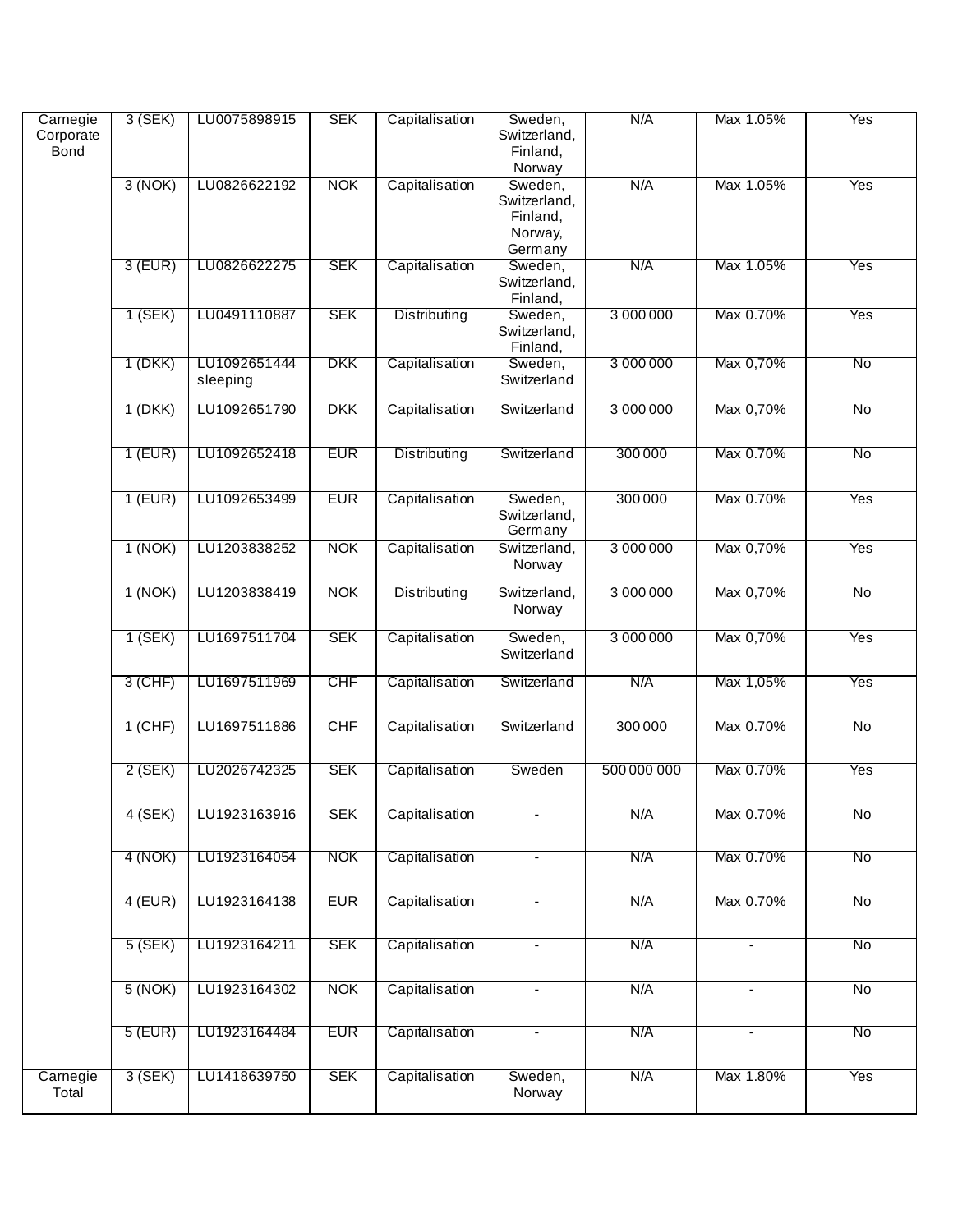|                                  | 3(NOK)    | LU1418639917 | <b>NOK</b> | Capitalisation      |                                               | N/A        | Max 1.80% | $\overline{N}$ |
|----------------------------------|-----------|--------------|------------|---------------------|-----------------------------------------------|------------|-----------|----------------|
|                                  | $4$ (SEK) | LU1418641574 | <b>SEK</b> | Capitalisation      |                                               | N/A        | Max 1.50% | $\overline{N}$ |
|                                  | 4(NOK)    | LU1418641731 | <b>NOK</b> | Capitalisation      | $\blacksquare$                                | N/A        | Max 1.50% | No             |
| Carnegie<br><b>Total Plus</b>    | $3$ (SEK) | LU1923165028 | <b>SEK</b> | Capitalisation      | Sweden                                        | N/A        | Max 1.80% | Yes            |
|                                  | 3(NOK)    | LU1923165291 | <b>NOK</b> | Capitalisation      | Norway                                        | N/A        | Max 1.80% | Yes            |
|                                  | $4$ (SEK) | LU1923165374 | <b>SEK</b> | Capitalisation      |                                               | N/A        | Max 1.50% | No             |
|                                  | 4 (NOK)   | LU1923165457 | <b>NOK</b> | Capitalisation      | $\blacksquare$                                | N/A        | Max 1.50% | No             |
| Carnegie<br>High Yield<br>Select | 3 (SEK)   | LU1627770685 | <b>SEK</b> | Capitalisation      | Sweden,<br>Switzerland,<br>Finland,<br>Norway | 50 000     | Max 0.85% | Yes            |
|                                  | 3 (NOK)   | LU1627770768 | <b>NOK</b> | Capitalisation      | Switzerland,<br>Norway                        | 50 000     | Max 0.85% | Yes            |
|                                  | $3$ (EUR) | LU1627770842 | <b>EUR</b> | Capitalisation      | Switzerland,<br>Finland                       | 5000       | Max 0.85% | No             |
|                                  | 3 (SEK)   | LU1627770925 | <b>SEK</b> | <b>Distributing</b> | Sweden,<br>Switzerland                        | 50 000     | Max 0.85% | Yes            |
|                                  | $3$ (EUR) | LU1627771063 | <b>EUR</b> | Distributing        | Switzerland                                   | 5 0 0 0    | Max 0.85% | No             |
|                                  | $1$ (EUR) | LU1627771147 | <b>EUR</b> | Capitalisation      | Switzerland,<br>Finland                       | 2 500 000  | Max 0.50% | No             |
|                                  | 1(NOK)    | LU1627771220 | <b>NOK</b> | Capitalisation      | Switzerland,<br>Norway                        | 25 000 000 | Max 0.50% | No             |
|                                  | $3$ (USD) | LU1627771493 | <b>USD</b> | Capitalisation      | Switzerland                                   | 5 0 0 0    | Max 0.85% | No             |
|                                  | 3 (CHF)   | LU1689728142 | <b>CHF</b> | Capitalisation      | Switzerland                                   | 5 0 0 0    | Max 0.85% | No             |
|                                  | $3$ (USD) | LU1627771576 | <b>USD</b> | Distributing        | Switzerland                                   | 5 0 0 0    | Max 0.85% | No             |
|                                  | $1$ (CHF) | LU1627771659 | <b>CHF</b> | Distributing        | Switzerland                                   | 2 500 000  | Max 0.50% | No             |
|                                  | $1$ (SEK) | LU1627771733 | <b>SEK</b> | Capitalisation      | Sweden,<br>Switzerland                        | 25 000 000 | Max 0.50% | Yes            |
|                                  | $1$ (SEK) | LU1627771816 | <b>SEK</b> | Distributing        | Sweden,<br>Switzerland                        | 25 000 000 | Max 0.50% | Yes            |
|                                  | $1$ (EUR) | LU1627771907 | <b>EUR</b> | Distributing        | Switzerland                                   | 2 500 000  | Max 0.50% | No             |
|                                  | 1(NOK)    | LU1627772111 | <b>NOK</b> | <b>Distributing</b> | Switzerland                                   | 25 000 000 | Max 0.50% | No             |